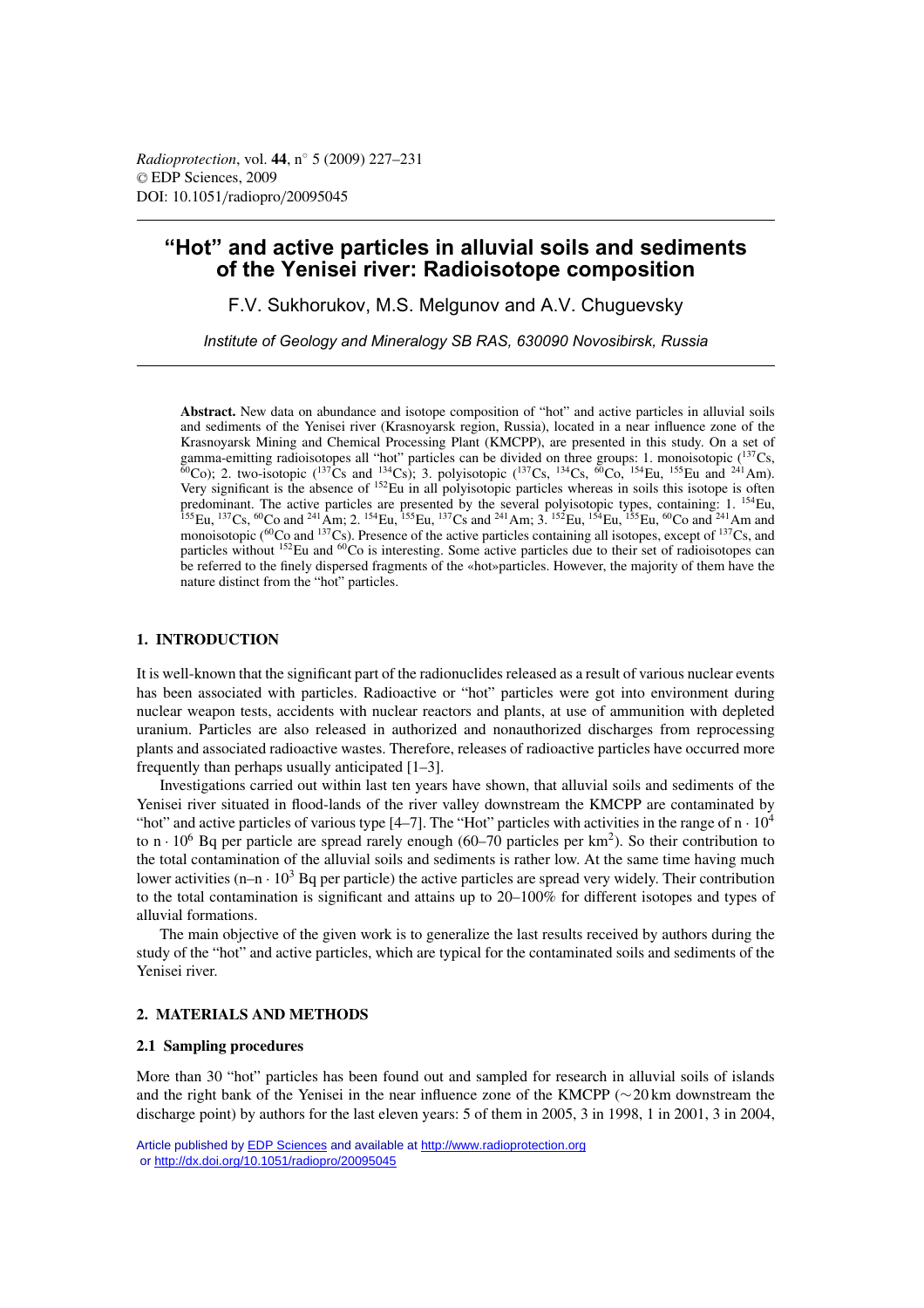#### 228 RADIOPROTECTION

4 in 2005, 1 in 2006 and 14 in 2007. All found out "hot" particles were strong gamma-emitters. In field conditions their presence was fixed by significant increase of an exposure rate in the points of their finding in the contaminated soils. As a rule, the "hot" particles occurred in the upper layers of the soils on the depth no more than 10 cm. The particles were sampled together with a containing substratum and their final allocation was spent already in laboratory conditions. Unlike the "hot" particles, the active particles have the significantly lower activities. It was practically impossible to find out them in the field conditions. So some samples of large volume (5–15 liters) of alluvial soils and sediments were taken on the contaminated areas for further study of the active particles occurrence and features.

## **2.2 Analytical procedures**

All analytical procedures connected with the study of the "hot" and active particles, were carried out in laboratories of the IGM SB RAS. Definition of the isotopic composition and activities of the gammaemitting radionuclides was carried out by the gamma-spectrometetric method with the use of the HPGe coaxial and planar detectors. Plutonium isotopes  $(^{239,240}$ Pu and  $^{238}$ Pu) were determined by means of traditional alpha-spectrometric method. Study of morphology, phase and chemical composition of the "hot" particles was carried out by the use of the scanning electron microscope (SEM) LEO1430VP supplied with an energy-dispersion analysis spectrometer "OXFORD".

#### **3. RESULTS AND CONCLUSIONS**

## **3.1 "Hot" particles**

Preliminary results of investigation of fourteen "hot" particles which have been found out during field works in 2007 are presented in this study. Characteristics of radio-isotope composition of these particles are given in Table 1. Additional study of four selected particles (Gch-14 (a), Gch-9 (b), Gch-12 (c) and Gch-6 (d)) was carried out by use of the scanning electron microscope (see Figs. 1 and 2). On the isotope composition of the gamma-emitting radionuclides (see Table 1), the shape and the sizes (see Fig. 1) all these particles are typical for those found out in the contaminated alluvial soils of the Yenisei earlier [4, 5, 7].

Practically in all particles 137Cs is dominating radionuclide. An exception is the cobalt "hot" particle (Gch-1). Its gamma activity is completely connected with <sup>60</sup>Co (33600 Bq). Activities of <sup>239,240</sup>Pu and <sup>238</sup>Pu were determined for particles Gch-5 and Gch-9. The corresponding measured values are: 0.55 and 3.41 Bq for particle Gch-9; 35.7 and 1025 Bq for particle Gch-5. It is necessary to note the high  $^{238}$ Pu/<sup>239,240</sup>Pu ratios in both particles: 6.2 and 28.7 respectively.

On a set of gamma-emitting radioisotopes all "hot" particles can be divided in to three groups:

- 1) monoisotopic (only  $^{137}Cs$  or  $^{60}Co$ );
- 2) two-isotopic  $(^{137}Cs$  and  $^{134}Cs$ );
- 3) polyisotopic  $({}^{137}Cs, {}^{134}Cs, {}^{60}Co, {}^{154}Eu, {}^{155}Eu$  and  $^{241}Am$ ).

It is very important to emphasize the fact of absence of  $^{152}$ Eu in all polyisotopic particles whereas in the ambient soils this isotope is often predominant. Many "hot" particles of the Yenisei, which were found out by their enrichment in gamma-emitting radionuclides, contain uranium oxides. The uranium oxides grains and clusters of grains are included in matrixes of the "hot" particles (see Fig. 2). Almost all "hot" particles contain a lot of carbon, and some are presented by graphite. All above-listed factors specify the fuel or reactor origin of the Yenisei "hot" particles.

Detection in 2007 of fourteen "hot" particles in the upper layer (0–10 cm) of alluvial soils in the near influence zone of the KMCPP specifies their additional ingress in the last two years and, accordingly, possible increase of density of their distribution. Moreover, if to assume, that the ratio of activities of  $137Cs$  and  $134Cs$  is connected with particle's "age", then this ratio variations (see Table 1) testify to intermediate storage of the "hot" particles before their entrance to the Yenisei.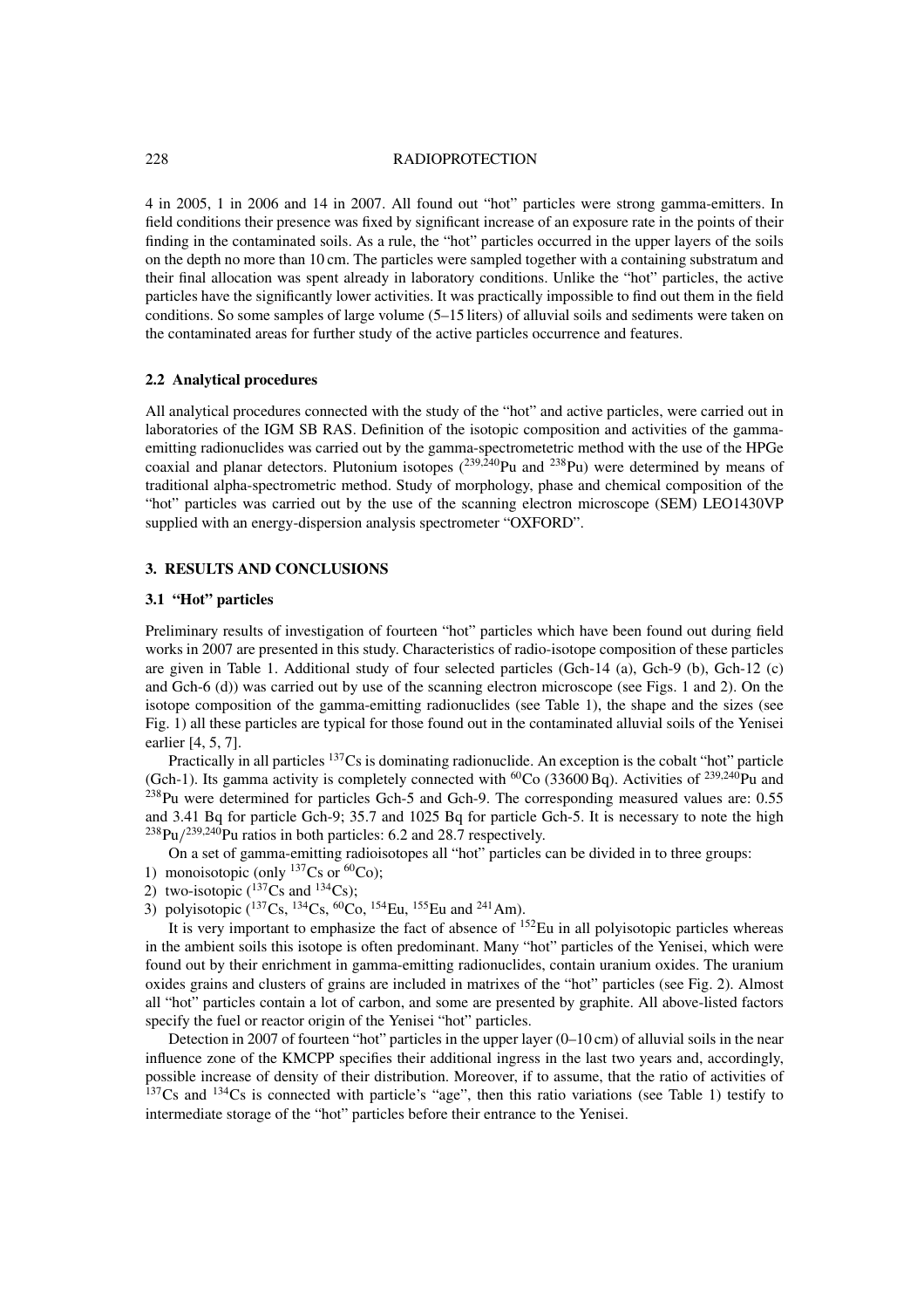| Particle                         | <b>Activity, Bq/particle</b> |                     |          |                     |                  |                     | 137Cs                 |
|----------------------------------|------------------------------|---------------------|----------|---------------------|------------------|---------------------|-----------------------|
| number                           | $137$ Cs                     | $^{134}\mathrm{Cs}$ | $154$ Eu | $^{155}\mathrm{Eu}$ | 60C <sub>0</sub> | $^{241}\mathrm{Am}$ | $\overline{^{134}Cs}$ |
| Gch-1                            | nd                           | nd                  | nd       | nd                  | 32300            | nd                  |                       |
| Gch-2-1                          | 22170                        | $\overline{27}$     | 465      | 160                 | 12               | 1115                | 821                   |
| $Gch-2-2$                        | 104600                       | nd                  | nd       | nd                  | nd               | 15                  |                       |
| <b>Gch-4-2</b>                   | 8500000                      | nd                  | nd       | nd                  | nd               | nd                  |                       |
| Gch-11                           | 425900                       | nd                  | 319      | nd                  | 104              | 1571                |                       |
| Gch-12 $(c)$ **)                 | 79130                        | 110                 | 2040     | 588                 | 51               | nd                  | 719                   |
| $\overline{\text{Gch-13-1}^{*}}$ | 11440                        | 16                  | 272      | 81                  | 13               | 5                   | 715                   |
| $Gch-13-2^{(*)}$                 | 16410                        | 27                  | 383      | 100                 | 17               | 11                  | 608                   |
| Gch-13- $3^{(*)}$                | 36180                        | 50                  | 860      | 230                 | 33               | 21                  | 724                   |
| Gch-14 $(a)$ **)                 | 29210                        | nd                  | 232      | 125                 | 11               | 2650                |                       |
| Gch-10                           | 59640                        | 40                  | 137      | nd                  | nd               | nd                  | 1491                  |
| $G\overline{ch-9(b)_{**}}$       | 217000                       | nd                  | nd       | nd                  | nd               | nd                  |                       |
| Gch-5                            | 102600                       | 148                 | 3080     | 849                 | 88               | 91                  | 693                   |
| $G\overline{ch-6(d)^{**}}$       | 14070                        | 9                   | 170      | 51                  | 10               | 809                 | 1563                  |
| $Gch-7$                          | 45100                        | 64                  | 1402     | 417                 | $\overline{50}$  | $\overline{36}$     | 705                   |
| Gch-8                            | 49930                        | nd                  | 65       | nd                  | 7                | nd                  |                       |

**Table 1.** Radionuclide composition of fourteen "hot" particles.

nd – not detected (below the detection limit)

<sup>∗</sup>) – parts of one particle

∗∗) – four particles involved in the SEM study.



Figure 1. Appearance and dimension of four selected "hot" particles (see Table 1, SEM): a) Gch-14 (560 mkm); b) Gch-9 (520 mkm); c) Gch-12 (290 mkm); d) Gch-6 (350 mkm).

# **3.2 Active particles**

The active particles or the "hot" particles of 2nd kind have been earlier revealed and described in the literature [6, 7] for the contaminated soils of the Atamanovsky island (10 km from discharge, point 3 in Table 2). Besides this point we studied the active particles in several samples of other contaminated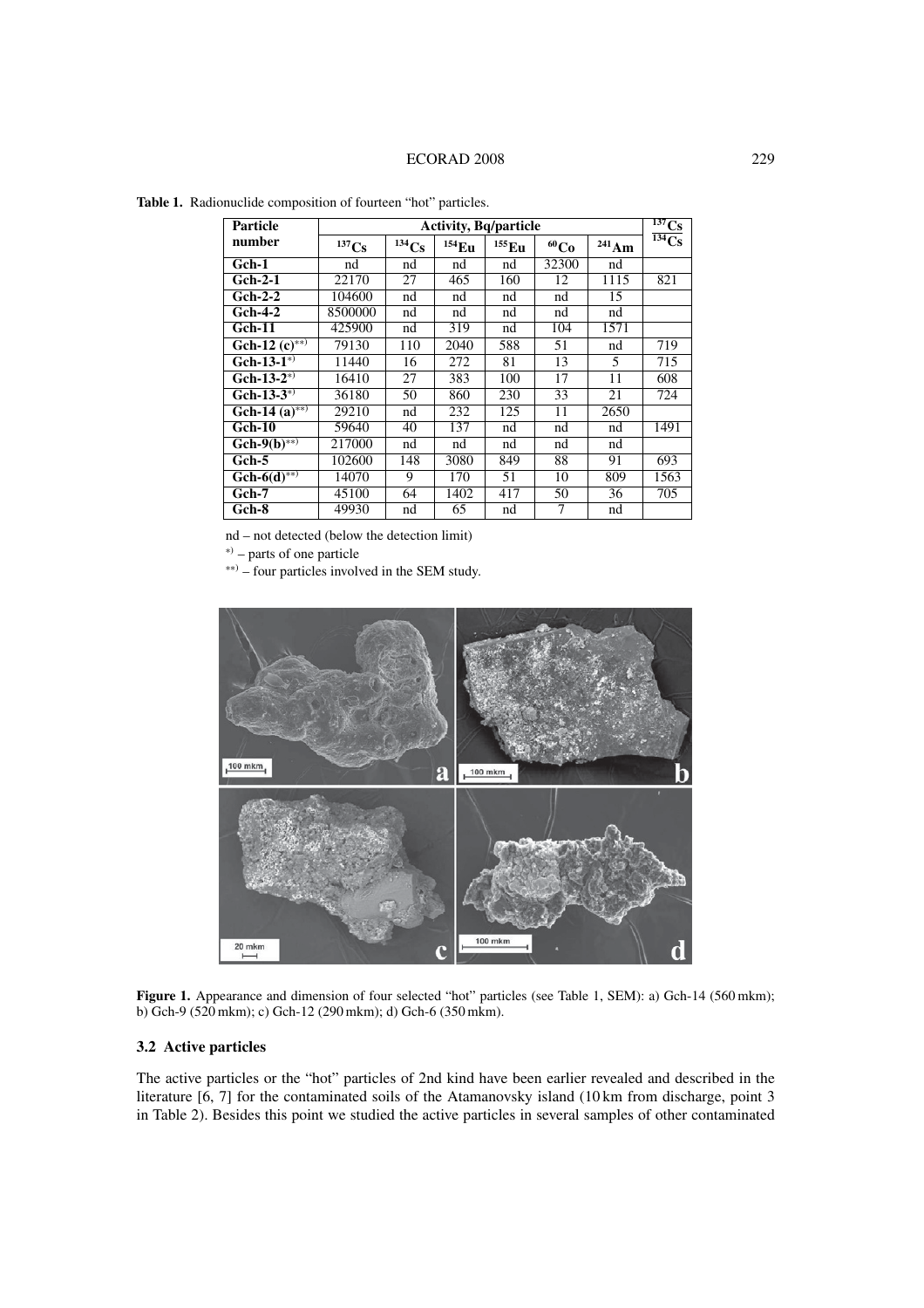#### 230 RADIOPROTECTION



Figure 2. Uranium in the "hot" particles (see Table 1 and Fig. 1, mapping made by SEM with EDS).

alluvial formations (see Table 2): point 1 – soil of the island located in immediate proximity from a place of discharge; point 2 – sediment taken at the right bank of the Atamanovsky island (near point 3). The typical spatial distribution of specific activities of the gamma-emitting radionuclides in the sample of the sediment (point 2) is presented on Fig. 3. Similar distribution is observed for all studied alluvial soils (points 1 and 3).

| 1500 3000 4500 0<br>0<br>$4 - 31$<br>Eu-152<br>$4 - 32$<br>$4 - 33$<br>$4 - 34$<br>$4 - 35$<br>$4 - 41$<br>$4 - 42$<br>112830<br>$4 - 43$<br>$4 - 44$<br>$4 - 45$                  | 500<br>1500 0<br>1000<br>Eu-154<br>25600 | 100<br>300 0<br>2000<br>200<br>Eu-155<br>2160 | 4000<br>6000 0<br>1000<br>$Cs - 137$<br>257340 | 50<br>3000 0<br>2000<br>$Co-60$<br>6009 | 150<br>100<br>Am-241<br>16404 |
|------------------------------------------------------------------------------------------------------------------------------------------------------------------------------------|------------------------------------------|-----------------------------------------------|------------------------------------------------|-----------------------------------------|-------------------------------|
| $12 - 41$<br>$12 - 42$<br>$12 - 43$<br>$12 - 44$<br>$12 - 45$<br>$12 - 21$<br>$12 - 22$<br>$12 - 23$<br>$12 - 24$<br>$12 - 25$<br>$12 - 51$<br>$12 - 52$<br>$12 - 53$<br>$12 - 54$ | 2874                                     | 848                                           | 14674                                          | 4130<br>9654                            | 1916                          |

**Figure 3.** Spatial distribution of activities (in Bk/kg) of the gamma-emitting radionuclides in the sample of the contaminated sediment (point 2, the results of the measurements of 1 g weight samples).

On a set of gamma-emitting radioisotopes all active particles can be divided on: - polyisotopic groups, containing:

- 1)  $^{154}$ Eu,  $^{155}$ Eu,  $^{137}$ Cs,  $^{60}$ Co and  $^{241}$ Am;
- 2)  $^{154}$ Eu,  $^{155}$ Eu,  $^{137}$ Cs and  $^{241}$ Am;
- 3) <sup>152</sup>Eu, <sup>154</sup>Eu, <sup>155</sup>Eu, <sup>60</sup>Co and <sup>241</sup>Am;

- monoisotopic group ( ${}^{60}Co$  or  ${}^{137}Cs$ ).

Presence of the active particles containing all isotopes, except of <sup>137</sup>Cs, and particles without <sup>152</sup>Eu and <sup>60</sup>Co is interesting. Some active particles due to their set of radioisotopes can be referred to as finely dispersed fragments of «hot»particles. However, the majority of them have the nature distinct from the "hot" particles.

In the Table 2 estimated values of the contribution of the active particles in the general contamination of the alluvial soils and sediments, received for the studied points in the near influence zone of the KMCPP, are presented.